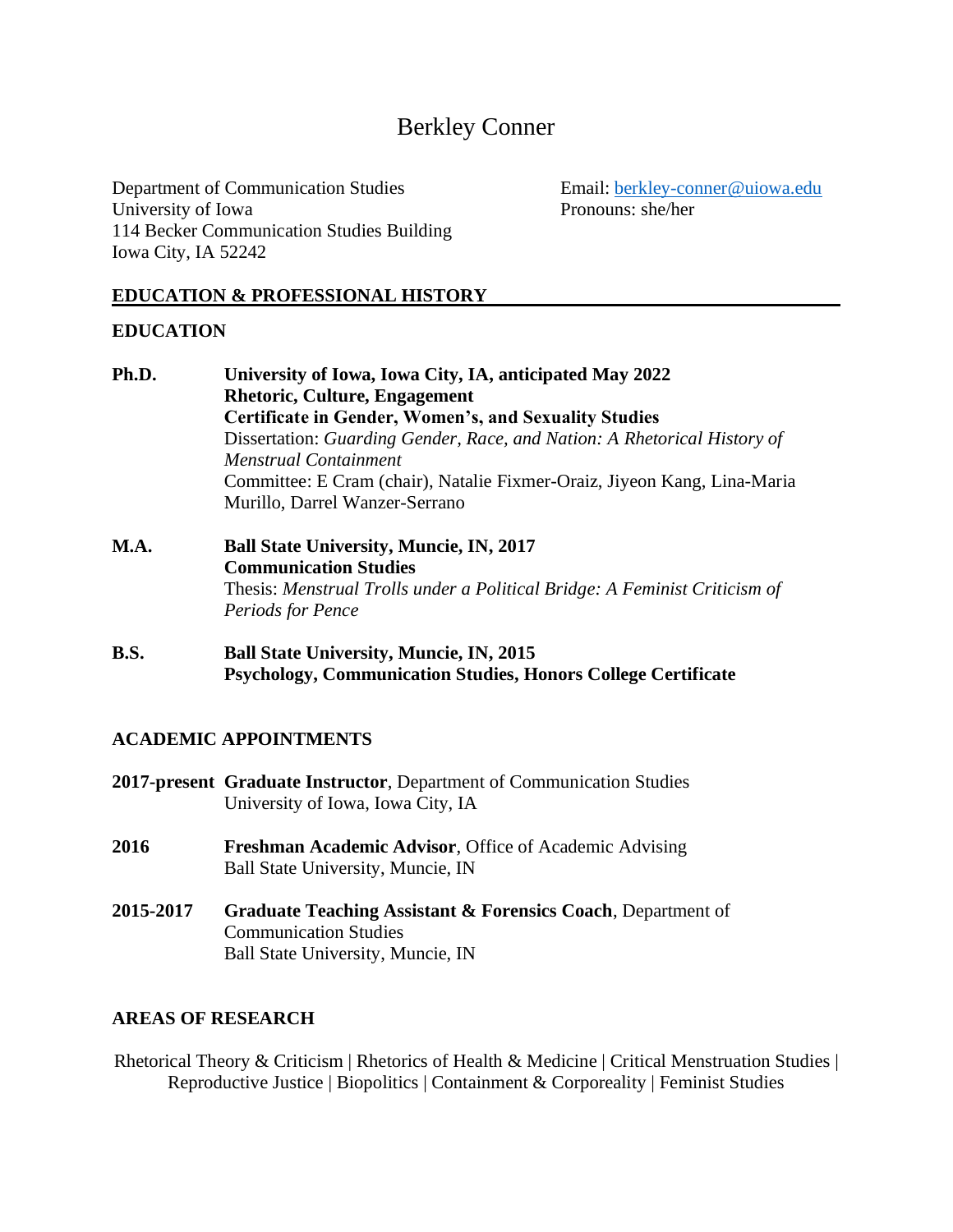#### **HONORS & AWARDS**

Douglas Ehninger Prize for Teaching Excellence, Department of Communication Studies, University of Iowa, 2020

Outstanding Teaching Assistant Award, Council on Teaching, University of Iowa, 2020

Carroll Arnold Fellowship, Department of Communication Studies, University of Iowa, 2019

Distinguished Master's Thesis Award, Alumni Association, Ball State University, 2018

Dean's Citation for Academic Excellence, Graduate College, Ball State University, 2017

Outstanding Graduate Student, Department of Communication Studies, Ball State University, 2017

Outstanding Graduate Researcher, Department of Communication Studies, Ball State University, 2017

Richard Nitcavic Graduate Scholarship, Department of Communication Studies, Ball State University, 2016

Graduate Mentor Scholarship, Department of Communication Studies, Ball State University, 2016

Graduate Merit Fellowship, Department of Communication Studies, Ball State University, 2015

# **GRANTS AND FELLOWSHIPS AWARDED—INTERNAL**

Dissertation Writing Fellowship, College of Liberal Arts and Sciences, University of Iowa, 2021

Post-Comprehensive Research Fellowship, Graduate College, University of Iowa, 2020

Summer Fellowship, Graduate College, University of Iowa, 2020

Presentation Travel Funds Award, Graduate Student Senate/Graduate College, University of Iowa, 2019

# **RESEARCH PUBLICATIONS & PRESENTATIONS**

# **REFEREED JOURNAL ARTICLES**

"Mapping Redesign: Gynecological Power and Project Yona's Speculum." *Women's Studies in*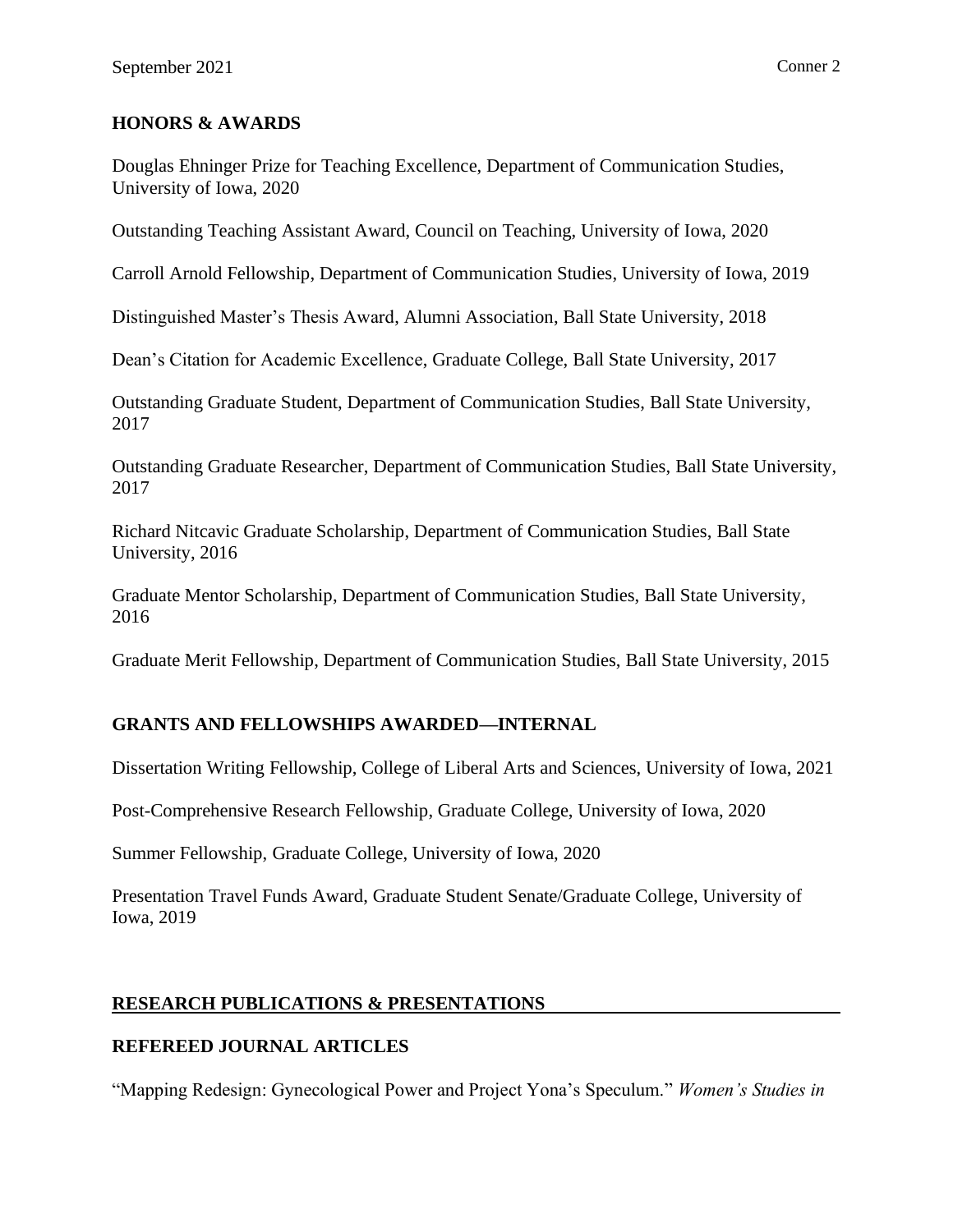*Communication*, (2021). doi: 10.1080/07491409.2021.1925797.

Berkley Conner, Kristen L. McCauliff, Carolyn K. Shue, & Glen Stamp, "Explaining Mansplaining." *Women and Language* 41, no. 2 (2018). 143-167.

# **BOOK CHAPTERS**

"Menstrual Trolls: The Collective Rhetoric of Periods for Pence," in *The Palgrave Handbook of Critical Menstruation Studies*, ed. Chris Bobel, Inga T. Winkler, Breanne Fahs, Katie Ann Hasson, Elizabeth Arveda Kissling, & Tomi-Ann Roberts (London: Palgrave MacMillan, 2020), 885-900.

# **BOOK REVIEWS**

Review of *The Managed Body: Developing Girls and Menstrual Health in the Global South*, Chris Bobel. *Affilia: Journal of Women and Social Work* (2019): 574-575.

# **COMPETITIVELY SELECTED CONFERENCE PRESENTATIONS**

"'For the Future of the Race: Containment and Flow in the Era of Scientific Menstruation,'" National Communication Association, Seattle, WA, November 2020.

"Webinar: From Menstrual Moment to Menstrual Movement," Society for Menstrual Cycle Research, February 2021.

"Periods, Pregnancy, and P.E.: Menstruation as Training for Childbirth in *The Doctor Answers Some Practical Questions on Menstruation*," National Communication Association, Indianapolis, IN, November 2020.—online due to COVID-19

"(In)hospitable: Health Discourses, Neocolonialism, and Menstrual Huts," Rhetoric Society of America, Portland, OR, May 2020.—conference canceled due to COVID-19

"Resisting Containment: Free Bleeding as Rhetorical Flow," Top Paper Panel, National Communication Association, Baltimore, MD, November 2019.

"Blood, Protest, and the Black Youth Project 100: Disrupting James Marion Sims' Legacy," Southern States Communication Association, Montgomery, AL, April 2019.

"The Body as Space and the Power Geometries of the Speculum's Redesign," National Communication Association, Salt Lake City, UT, November 2018.

"Animating Menstrual Blood: Toxicity and the Movement for Menstrual Equity," National Communication Association, Salt Lake City, UT, November 2018.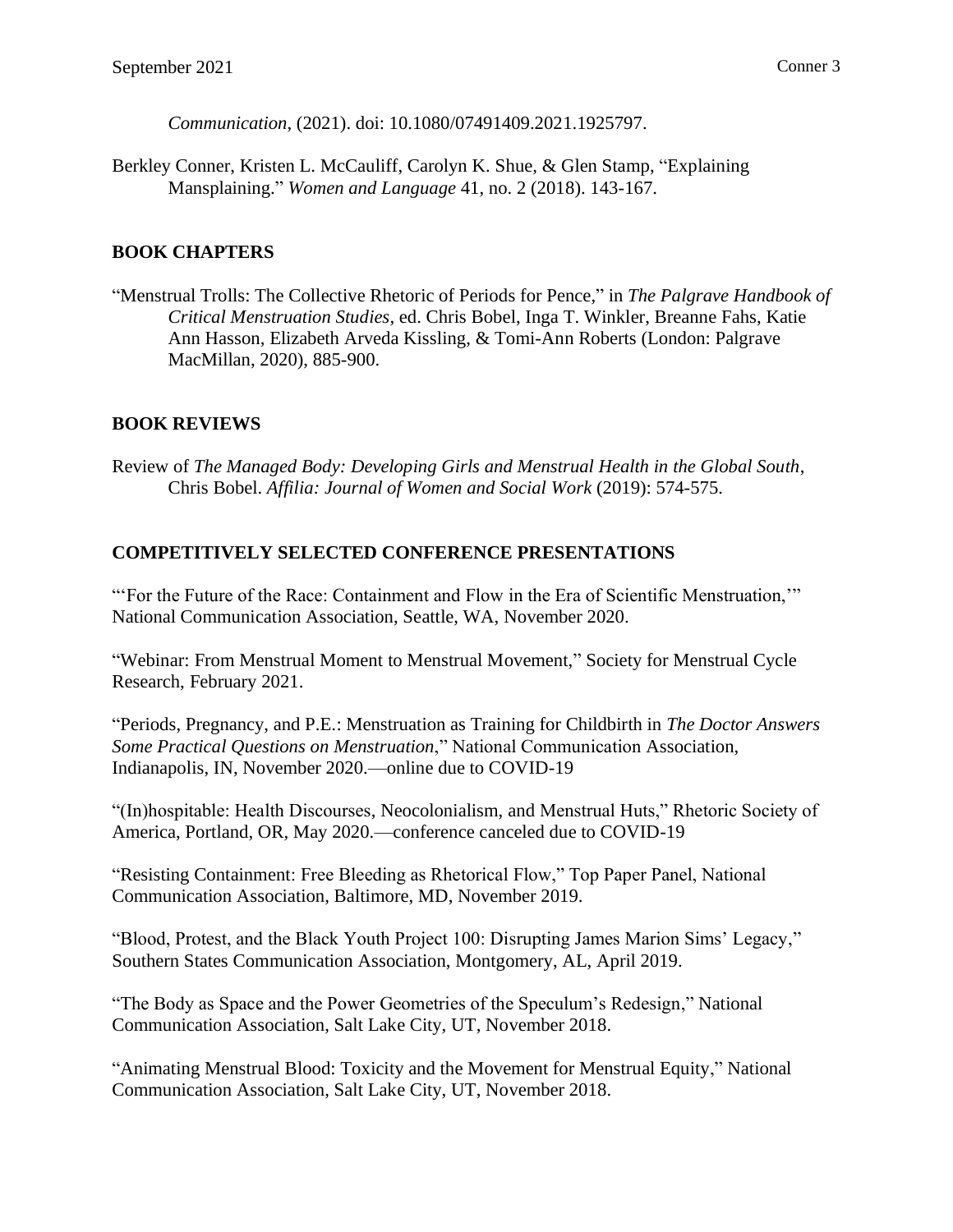"Assembling Gynecology: The Potential of Assemblages for Rhetoric of Health and Medicine," Health Rhetoric and Social Justice Preconference at the Public Address Conference, Boulder, CO, September 2018.

"Fit and Flowing: The Empowerment Rhetoric of Bodyform's Red.fit Program," Rhetoric Society of America, Minneapolis, MN, May 2018.

"Foucauldian Hygiene Products: Understanding Discipline and Emancipation Through THINX," National Communication Association, Dallas, TX, November 2017.

"Stains in Solidarity: The Collective Rhetoric of the Parliament Free Bleeding Protest." National Communication Association, Philadelphia, PA, November 2016.

# **RESEARCH SEMINAR PARTICIPATION**

Reproductive Justice and Maternal Health Working Group, Obermann Center for Advanced Studies, University of Iowa, 2019-present.

"Bordering Rhetorics: Mobility, Containment, & the Boundaries of Critical Rhetoric," Seminar Participant. Rhetoric Society of America Summer Institute, Online due to COVID-19, May 2021.

"Contained to the Home and Body: Gender, Sexuality, and Health in Scientific Menstruation," Symposium Participant. Rhetoric of Health and Medicine Symposium, September 2020.—online due to COVID-19

Midwest Winter Workshop in Rhetorical Studies. University of Illinois Urbana-Champaign. February 2020.

"Periods, Pregnancy, and P.E.: Menstruation as Training for Childbirth in *The Doctor Answers Some Practical Questions on Menstruation*," Symposium Participant. Rhetoric of Health and Medicine Symposium, Orlando, FL, September 2019.

"Medical Rhetoric in the Archives." Seminar Participant. Rhetoric Society of America Summer Institute, University of Maryland, College Park, MD, May 2019.

"Feminist Complications: Rethinking Dominant Rhetorical Narratives." Seminar Participant. Summer Doctoral Seminar, Wayne State University, Detroit, MI, June 2018.

Midwest Winter Workshop in Rhetorical Studies. Indiana University. January 2018.

Midwest Winter Workshop in Rhetorical Studies. University of Iowa. January 2017.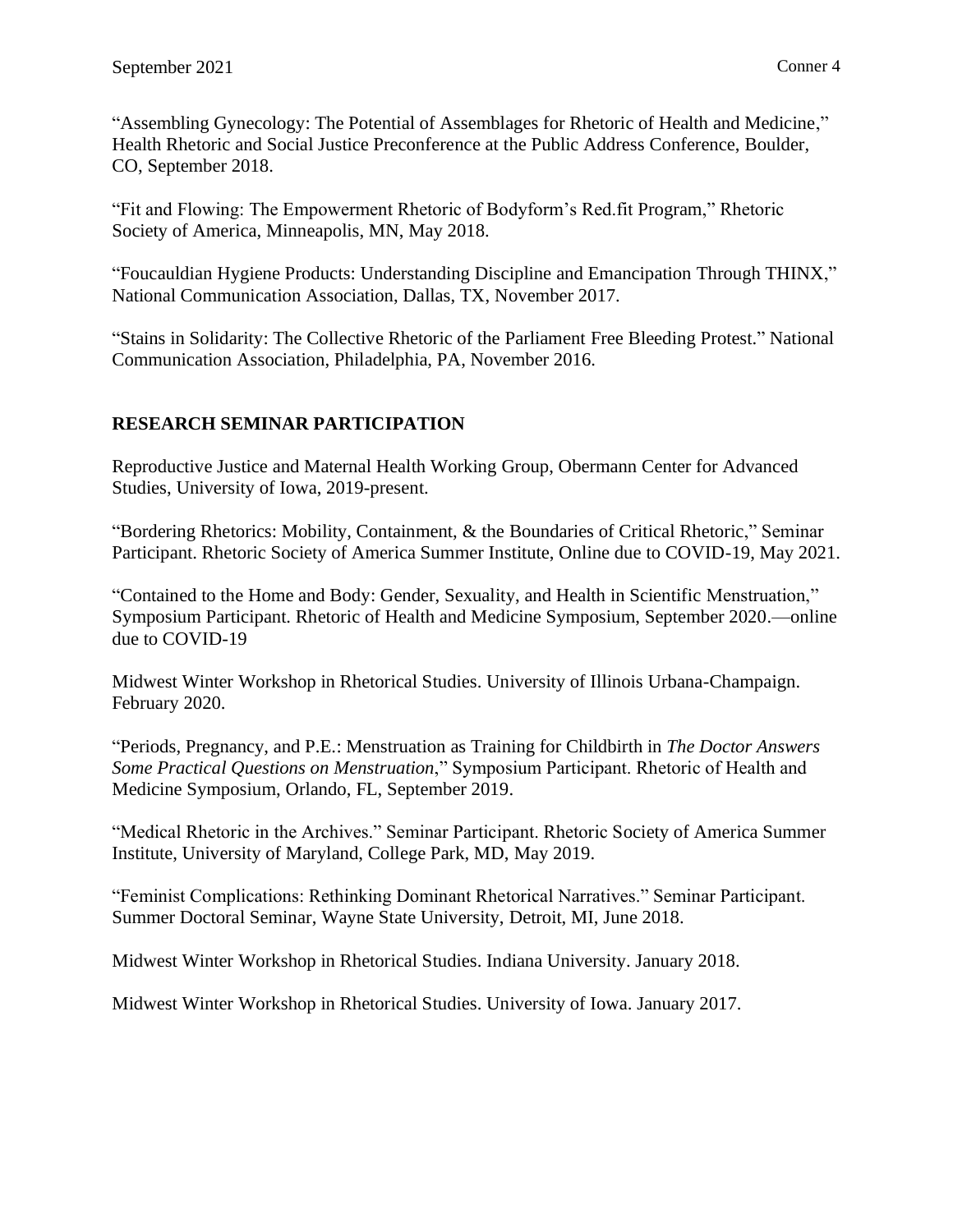# **PROFESSIONAL LECTURES**

"Time Management in Teaching." Session Co-Facilitator for Department Seminar, Department of Communication Studies, University of Iowa, Fall 2020.

"Teaching in Your Discipline and Practice with Grading and Feedback." New TA Orientation, Center for Teaching, University of Iowa, Fall 2020.

"Toxic Tampons and Period Problems." Task Force for Women, Ball State University, Fall 2016.

# **PEDAGOGY**

# **TEACHING**

**University of Iowa**, Graduate Instructor, 2017-present

Undergraduate Courses COMM 1130: The Art of Persuading Others COMM 1174: Media & Society COMM 1306: Understanding Communication: Humanistic Approaches COMM 2051: Politics of Popular Culture COMM 2075: Gender, Sexuality, and Media

**Ball State University,** Graduate Teaching Assistant, 2015-2017

Undergraduate Courses COMM 210: Fundamentals of Public Speaking COMM 290: Intercultural Communication COMM 322: Communication and Popular Culture

#### **GUEST LECTURES**

"Reality TV Gives Back." Guest Lecture in Dr. Darrel Wanzer-Serrano's "Understanding Comm: Humanistic Approaches," Department of Communication Studies, University of Iowa, Spring 2019.

"Publics and Counterpublics." Guest Lecture in Dr. David Supp-Montgomerie's "Art of Persuading Others," Department of Communication Studies, University of Iowa, Fall 2017.

"Periods in Pop Culture." Guest Lecture in Dr. Kristen McCauliff's "Communication and Popular Culture," Department of Communication Studies, Ball State University. Spring 2016.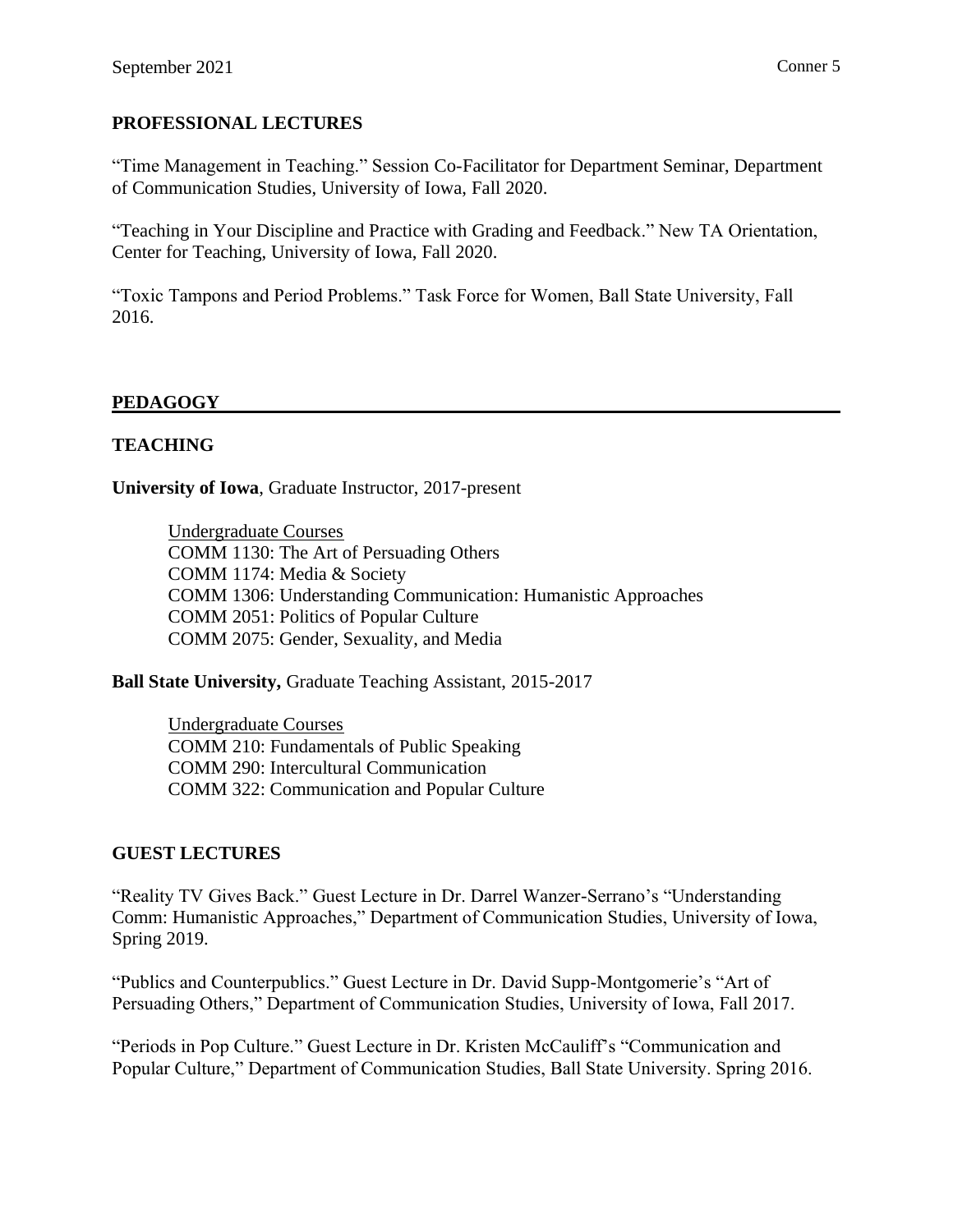#### **SERVICE**

#### **PROFESSION**

Convention Paper Reviewer

- Rhetorical and Communication Theory Division, 2019
- **Critical/Cultural Studies Division, 2019**
- **Argumentation and Forensics Division, 2017**
- Feminist and Women's Studies Division, 2017

#### **DEPARTMENT**

President of the Bruce Gronbeck Rhetoric Society, University of Iowa, 2018-present

COGS Steward for the Department of Communication Studies, University of Iowa, 2017

Graduate Student Peer Mentor, Department of Communication Studies, Ball State University, 2016

Sample Speech Coordinator, Department of Communication Studies, Ball State University, 2015

# **PROFESSIONAL DEVELOPMENT & SCHOLARLY AFFILIATIONS**

#### **Professional Development**

Teaching Portfolio Institute, Center for Teaching, University of Iowa, Spring 2021.

#### **Scholarly Affiliations**

Bruce Gronbeck Rhetoric Society National Communication Association Rhetoric Society of America